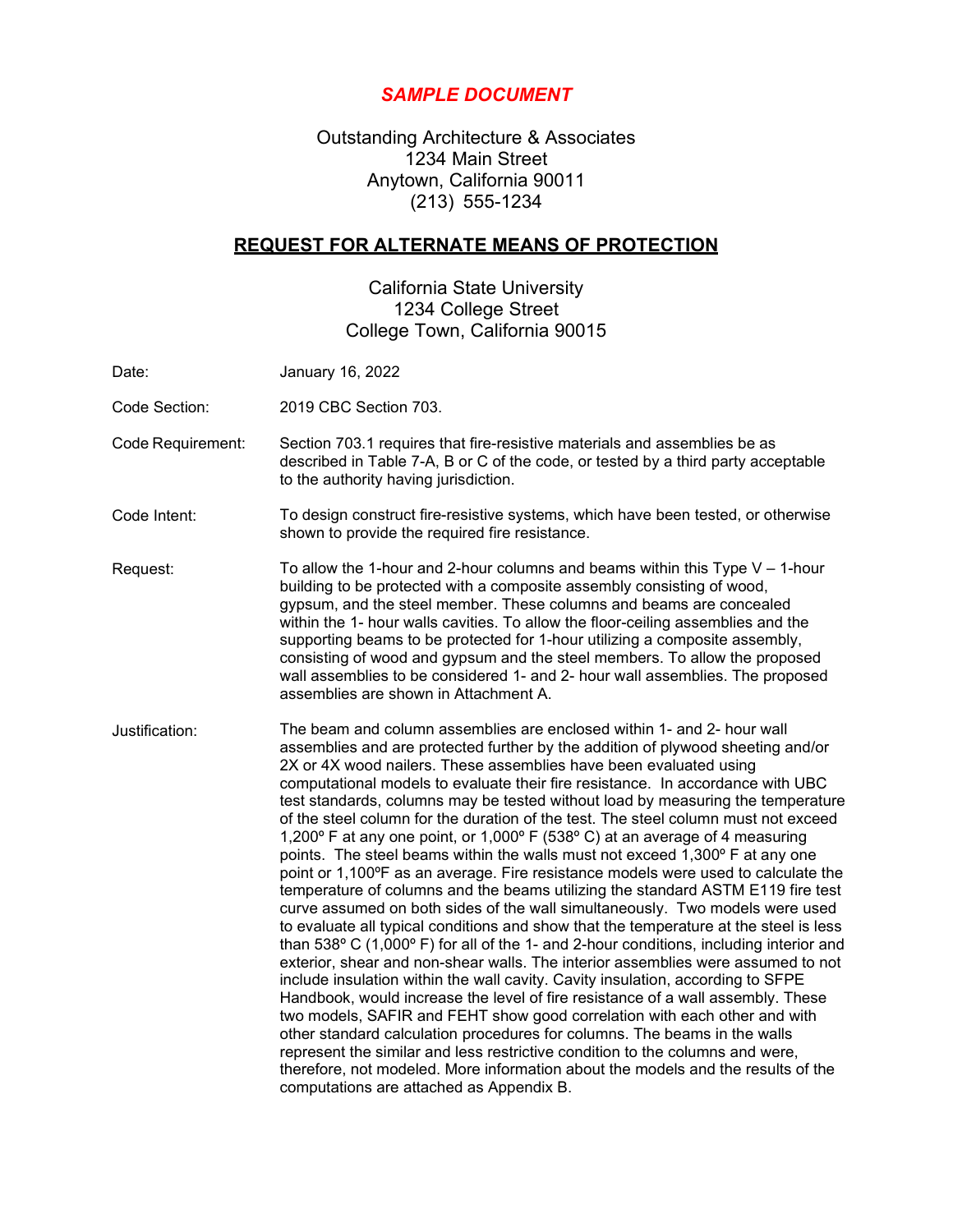### *SAMPLE DOCUMENT*

#### **REQUEST FOR ALTERNATE METHOD OF DESIGN Page 2 January 16,2020**

The floor-ceiling assemblies consist of a cementitious underlayment over a  $\frac{3}{4}$ inch plywood sub floor supported by steel beams ranging in size from W12 X 14 to W24 X117. The typical floor assembly includes W18 X 35 beams. The beam assembly includes a 2X or 4X nailer above the top flange and below the bottom flange. The assembly will be protected with two layers of 5/8 -inch Type X gypsum below. The system is similar to UL Design No. L524, which has achieved a 1-hour fire resistance rating with two layers of  $\frac{1}{2}$  - inch (not Type X) but regular gypsum). Type X gypsum is known to provide more fire resistance than non-Type X gypsum. UL Design L524 is similar in that is includes steel beams supporting a wood and cementitious floor, protected below by two layers of gypsum. In the UL L524 assembly, the gypsum is supported on steel channels. The proposed assembly includes wood nailers in lieu of the steel channels. The wood material will increase fire resistance of the assembly compared to light gage steel. The wood nailers are attached to the steel beams, with metal bolts welded to the beam. Gypsum will be attached to the wood nailers with screws and joints as described in Item 8 of the UL listed assembly. The joints will be staggered as described in UL L524. Please note the architectural drawing attached to this equivalency only includes one layer of gypsum. A second layer will be added.

The wall assemblies are similar to typical ICBO and UL listed and 1- and 2- hour wall assemblies, except that they include wood nailers and plywood. The fire resistance models show that these assemblies meet the wall criteria; a maximum temperature rise of 250º F (139º C) on the unexposed side.

Conclusion: The proposed column, beam and floor-ceiling/beam assemblies provide the required 1- and 2-hour fire resistance. In the case of the columns and beams, the assemblies have been modeled with two different fire resistance models, which provide a similar result. The floor-ceiling assembly is similar to a UL listed floor-ceiling assembly, but with the provision of Type X gypsum instead of regular gypsum and the use of wood in lieu of light gage steel in certain locations within the assembly. The walls meet pass/failure criteria of the wall fire resistance test.